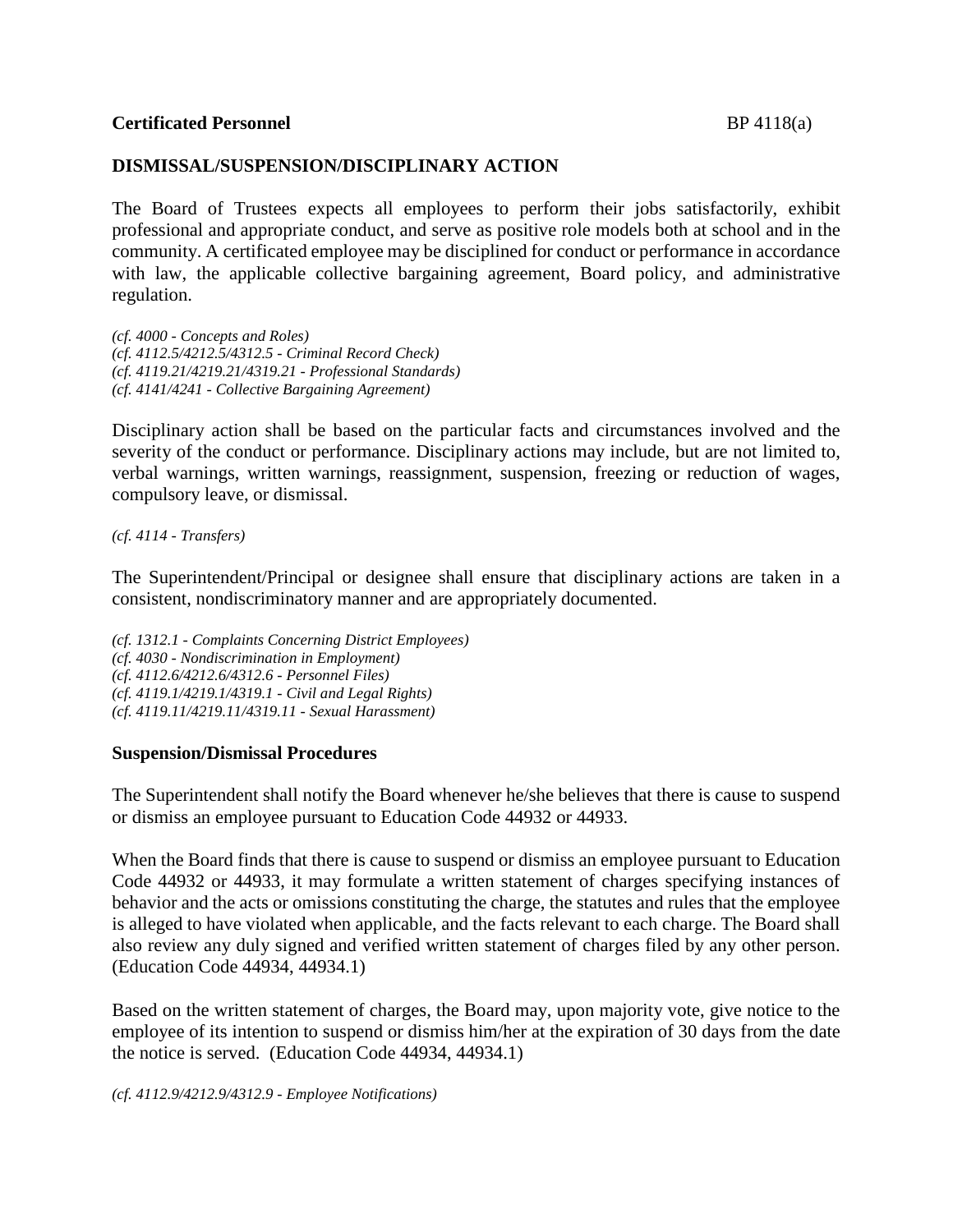Prior to serving a suspension or dismissal notice that includes a charge of unsatisfactory performance, the district shall give the employee written notice of the unsatisfactory performance that specifies the nature of the unsatisfactory performance with such specific instances of behavior and with such particularity as to furnish the employee an opportunity to correct his/her faults and overcome the grounds for any unsatisfactory performance charges and, if applicable, that includes the evaluation made pursuant to Education Code 44660-44665. The written notice of the unsatisfactory performance shall be provided at least 90 days prior to the filing of the suspension or dismissal notice or prior to the last one-fourth of the school days in the year. (Education Code 44938)

#### *(cf. 4115 - Evaluation/Supervision)*

Prior to serving a suspension or dismissal notice that includes a charge of unprofessional conduct, the district shall give the employee written notice that describes the nature of the unprofessional conduct with such specific instances of behavior and with such particularity as to furnish the employee an opportunity to correct his/her faults and overcome the grounds for any unprofessional conduct charges and, if applicable, that includes the evaluation made pursuant to Education Code 44660-44665. The written notice of the unprofessional conduct shall be provided at least 45 days prior to the filing of the suspension or dismissal notice. (Education Code 44938)

Except for notices that only include charges of unsatisfactory performance, the written suspension or dismissal notice may be served at any time of year. Such notice shall be served upon the employee personally if given outside of the instructional year or, if given during the instructional year, may be served personally or by registered mail to the employee's last known address. Notices with a charge of unsatisfactory performance shall be given only during the instructional year of the school site where the employee is physically employed, and may be served personally or by registered mail to the employee's last known address. (Education Code 44936)

If an employee has been served notice and demands a hearing pursuant to Government Code 11505 and 11506, the Board shall either rescind its action or schedule a hearing on the matter. (Education Code 44941, 44941.1, 44943, 44944)

Pending suspension or dismissal proceedings for an employee who is charged with egregious misconduct, immoral conduct, conviction of a felony or of any crime involving moral turpitude, incompetency due to mental disability, or willful refusal to perform regular assignments without reasonable cause as prescribed by district rules and regulations, the Board may, if it deems it necessary, immediately suspend the employee from his/her duties. If the employee files a motion with the Office of Administrative Hearings for immediate reversal of the suspension based on a cause other than egregious misconduct, the Board may file a written response before or at the time of the hearing. (Education Code 44939, 44939.1, 44940)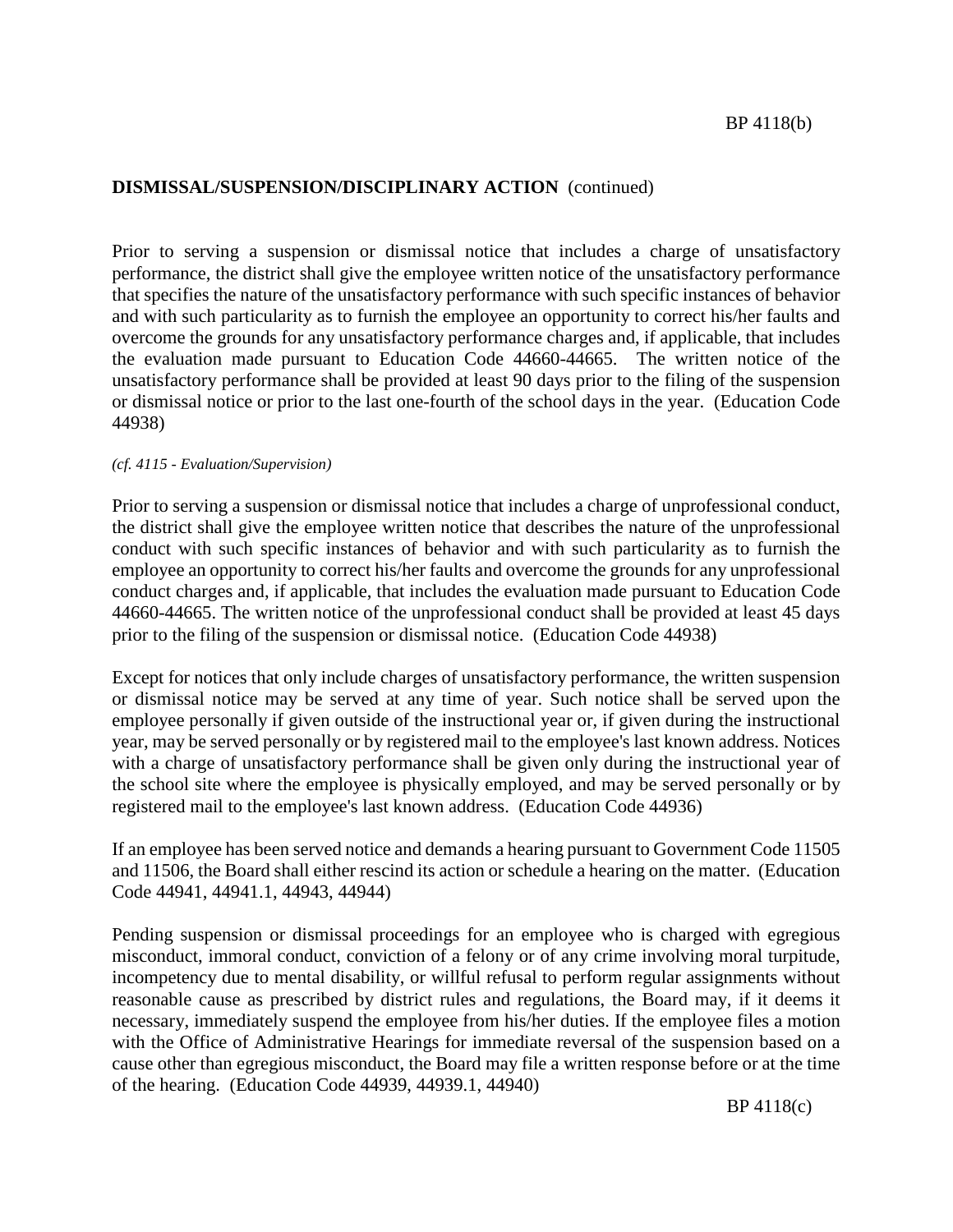When a suspension or dismissal hearing is to be conducted by a Commission on Professional Competence, the Board shall, no later than 45 days before the date set for the hearing, select one person with a currently valid credential to serve on the Commission. The appointee shall not be an employee of the district and shall have at least three years' experience within the past 10 years at the same grade span or assignment as the employee, as defined in Education Code 44944. (Education Code 44944)

*Legal Reference:*

*EDUCATION CODE 44008 Effect of termination of probation 44009 Conviction of specified crimes 44010 Sex offense; definitions 44011 Controlled substance offense; definitions 44242.5 Reports and review of alleged misconduct 44425 Conviction of a sex or narcotic offense 44660-44665 Evaluation and assessment of performance of certificated employees 44830.1 Criminal record summary certificated employees 44929.21 Notice of reelection decision; districts with 250 ADA or more 44929.23 Reelection and dismissal of probationary employees; districts with ADA less than 250 44930-44988 Resignations, dismissal, and leave of absence 45055 Drawing of warrants for teachers 48907 Exercise of free speech, expression 48950 Speech and other communication 51530 Advocacy or teaching of communism GOVERNMENT CODE 1028 Advocacy of communism 3543.2 Scope of representation 11505-11506 Hearing HEALTH AND SAFETY CODE 11054 Schedule I; substances included 11055 Schedule II, substances included 11056 Schedule III, substances included 11357-11361 Marijuana 11363 Peyote 11364 Opium 11370.1 Possession of controlled substances with a firearm PENAL CODE 187 Murder 291 School employees arrest for sex offense 667.5 Prior prison terms, enhancement of prison terms 1192.7 Plea bargaining limitation 11165.2-11165.6 Child abuse or neglect; definitions*

*Legal Reference continued: (see next page)*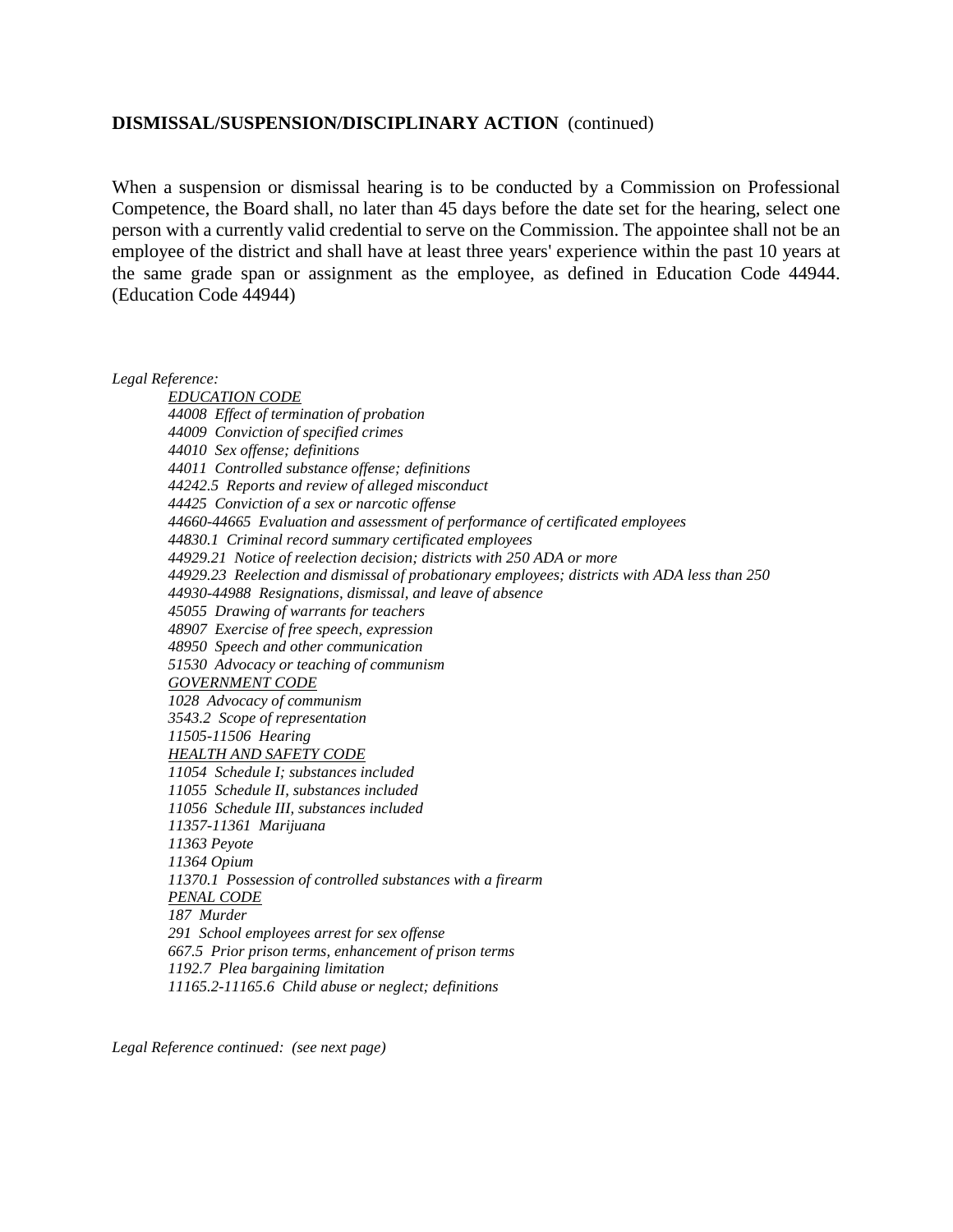#### BP 4118(d)

## **DISMISSAL/SUSPENSION/DISCIPLINARY ACTION** (continued)

*Legal Reference: (continued) CODE OF REGULATIONS, TITLE 5 80303 Reports of change in employment status 80304 Notice of sexual misconduct COURT DECISIONS Crowl v. Commission on Professional Competence, (1990) 225 Cal. App. 3d 334 Morrison v. State Board of Education (1969) 1 Cal.3d 214*

*Management Resources:*

*COMMISSION ON TEACHER CREDENTIALING PUBLICATIONS California's Laws and Rules Pertaining to the Discipline of Professional Certificated Personnel, 2007 WEB SITES CSBA: http://www.csba.org Commission on Teacher Credentialing: http://www.ctc.ca.gov*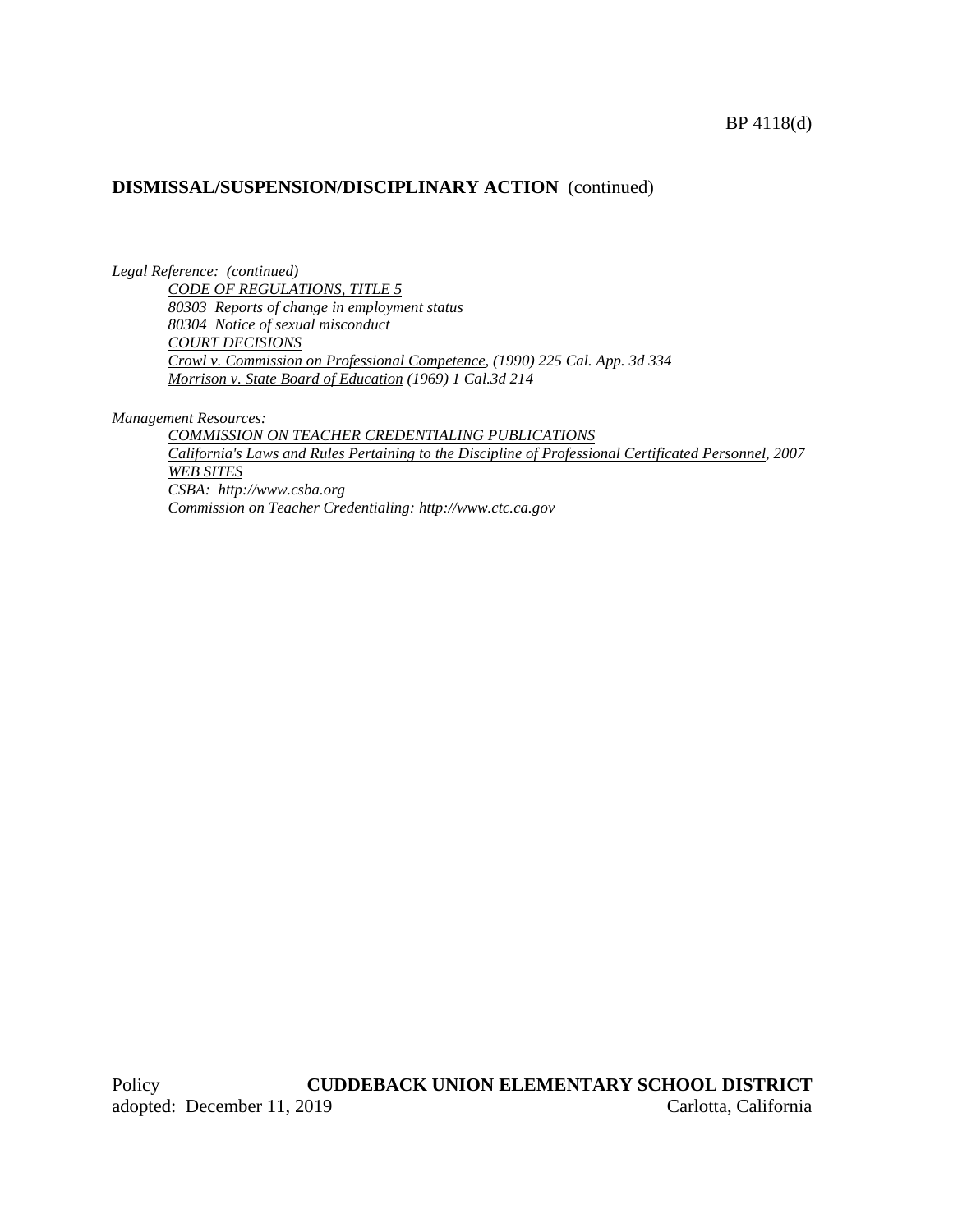## **Certificated Personnel** AR 4118(a)

# **DISMISSAL/SUSPENSION/DISCIPLINARY ACTION**

## **Causes for Suspension or Dismissal**

A certificated employee with permanent status may be suspended without pay or dismissed only for one or more of the following causes: (Education Code 44932)

- 1. Immoral conduct including, but not limited to, egregious misconduct that is the basis for a sex offense or controlled substance offense described in Education Code 44010 or 44011 or child abuse and neglect as described in Penal Code 11165.2-11165.6
- 2. Unprofessional conduct
- 3. Commission, aiding, or advocating the commission of acts of criminal syndicalism
- 4. Dishonesty
- 5. Unsatisfactory performance
- 6. Evident unfitness for service
- 7. Physical or mental condition unfitting the employee to instruct or associate with children
- *(cf. 4112.4/4212.4/4312.4 - Health Examinations)*
- 8. Persistent violation of or refusal to obey the school laws or regulations of the state or district
- 9. Conviction of a felony or of any crime involving moral turpitude
- 10. Violation of Education Code 51530 or Government Code 1028 (advocacy of communism)
- 11. Alcoholism or other drug abuse that makes the employee unfit to instruct or associate with children

#### *(cf. 4115 - Evaluation/Supervision)*

An employee may be suspended or dismissed on grounds of unprofessional conduct consisting of acts or omissions not listed above if the charge specifies instances of behavior deemed to constitute unprofessional conduct. (Education Code 44933)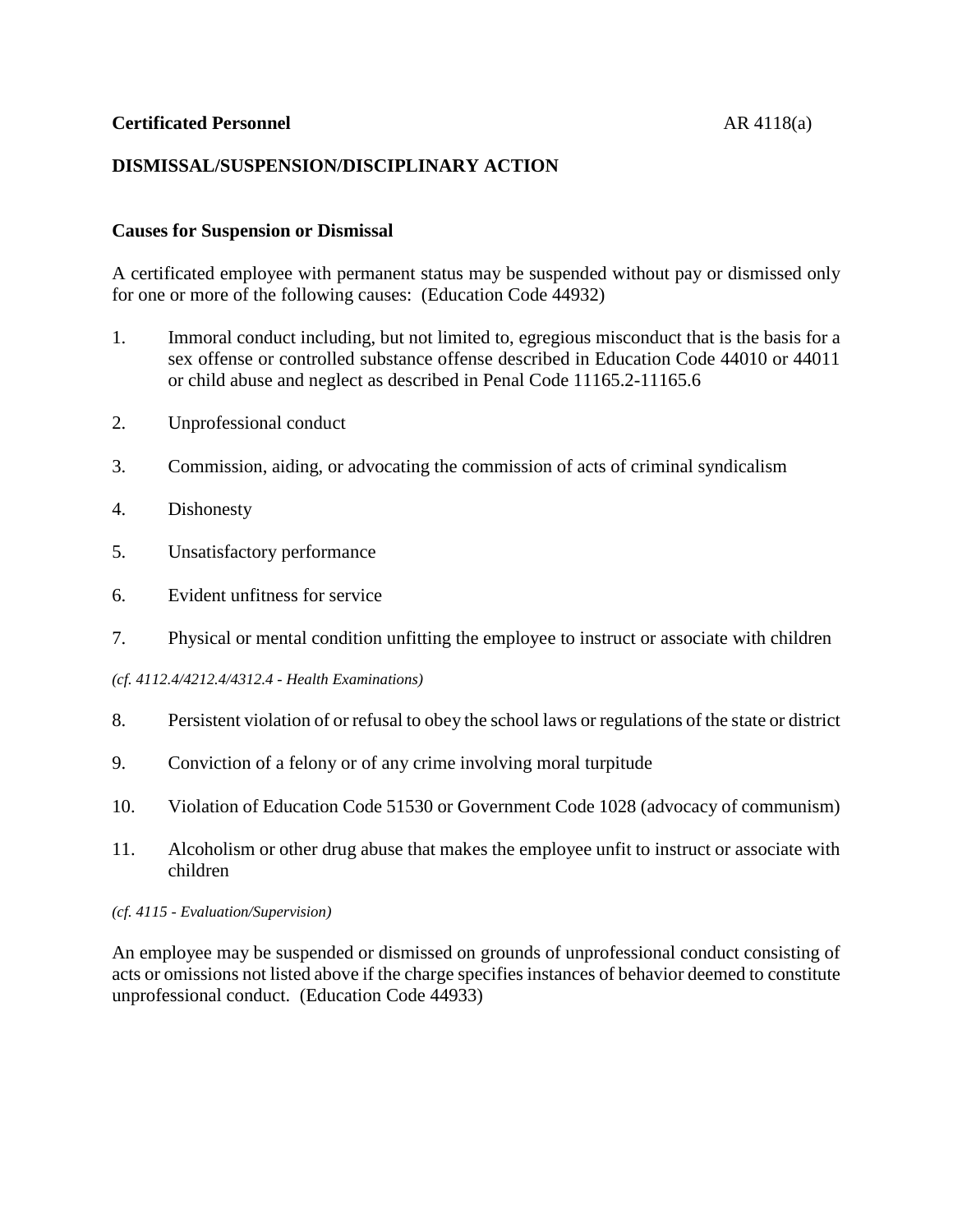An employee shall not be suspended, disciplined, reassigned, transferred, dismissed, or otherwise retaliated against solely for acting to protect a student, or for refusing to infringe on a student's protected conduct, when that student is exercising his/her free speech or press rights pursuant to Education Code 48907 or 48950. (Education Code 48907, 48950)

*(cf. 4119.1/4219.1/4319.1 - Civil and Legal Rights) (cf. 5145.2 - Freedom of Speech/Expression)*

## **Suspension/Dismissal of Permanent Employees**

When a permanent certificated employee is charged with one or more of the offenses specified in the section "Causes for Suspension or Dismissal" above, the following procedures shall apply:

- 1. The person preparing a written statement of charges that there is cause to suspend or dismiss an employee shall submit the signed statement to the Board of Trustees. (Education Code 44934, 44934.1)
- 2. Upon receiving notice of the Board's intent to suspend or dismiss him/her, the employee may request a hearing on the matter. The hearing shall be conducted by the Commission on Professional Competence, except that any case involving only egregious misconduct shall be heard instead by an administrative law judge and, in any other case, the hearing may be conducted by an administrative law judge when both the district and employee so stipulate. (Education Code 44943, 44944, 44944.05, 44944.1, 44944.3)
- 3. Except when an employee is charged solely with egregious misconduct, the district may amend the charges less than 90 days before the hearing only upon showing of good cause and upon approval of the administrative law judge. (Education Code 44934)
- 4. The employee shall be suspended or dismissed when the Commission on Professional Competence or administrative law judge has issued its decision supporting suspension or dismissal or, if the employee did not request a hearing, at the expiration of 30 days after service of the notice of intent to suspend or dismiss. (Education Code 44941, 44943, 44944)

The Superintendent/Principal or designee shall notify the Commission on Teacher Credentialing when the employment status of a certificated employee has been changed as a result of alleged misconduct or while an allegation of misconduct is pending. (Education Code 44030.5, 44242.5, 44940; 5 CCR 80303)

*(cf. 4117.7/4317.7 - Employment Status Reports)*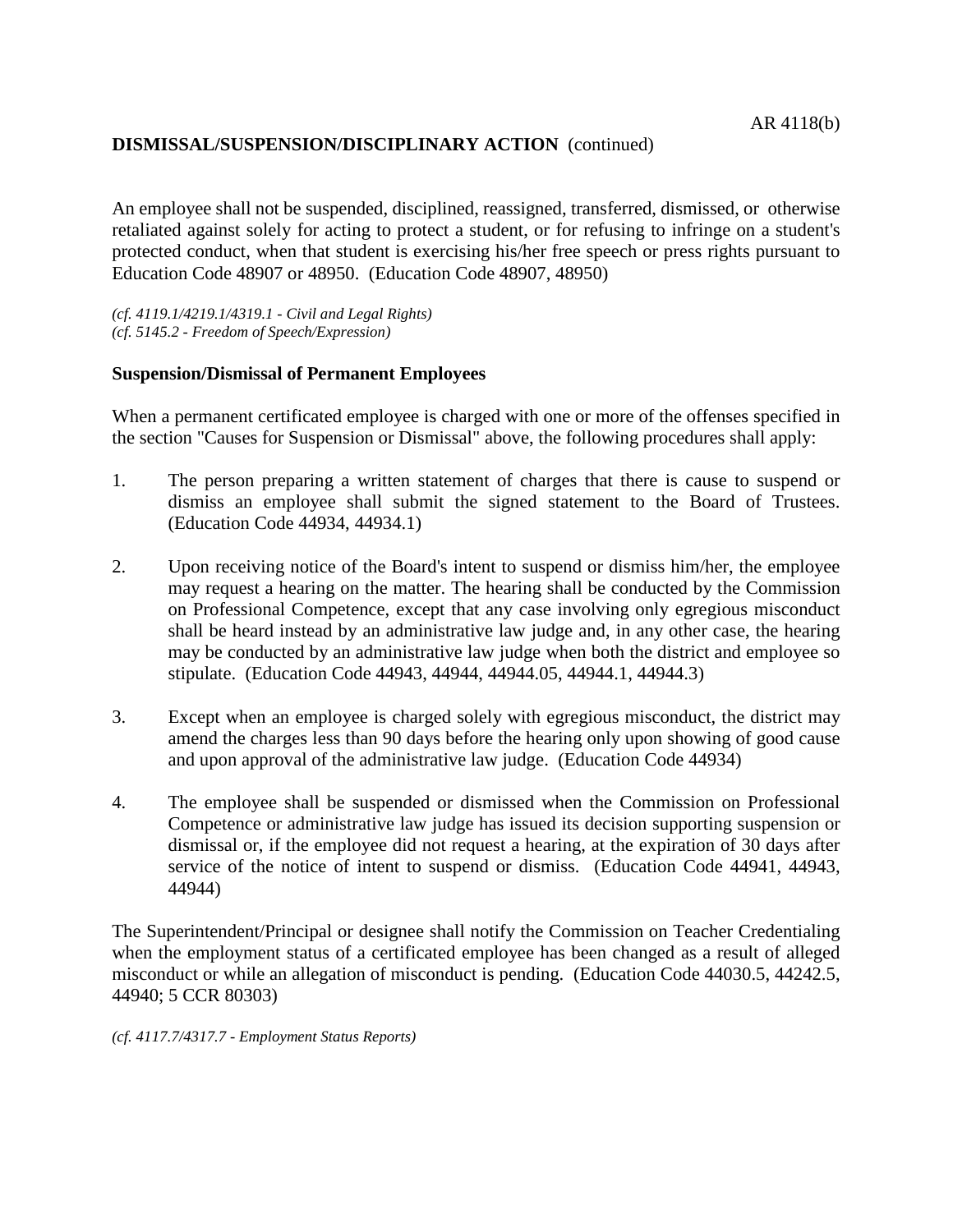## **Suspension/Dismissal of Probationary Employees**

The district may choose not to rehire probationary employees for the following school year without giving a statement of reasons provided that it is done in accordance with AR 4117.6 -Decision Not to Rehire and proper notice is provided by March 15. (Education Code 44929.21, 44929.23)

*(cf. 4116 - Probationary/Permanent Status) (cf. 4117.6 - Decision Not to Rehire)*

During the school year, probationary employees in their first or second year of service may be dismissed only for one or more of the causes listed in items #1-11 in the section "Causes for Suspension or Dismissal" above or for unsatisfactory performance determined pursuant to Education Code 44660-44665. (Education Code 44948.2, 44948.3)

Whenever a first- or second-year probationary employee is so charged, the following procedures shall apply for dismissing the employee: (Education Code 44948.3)

- 1. The Superintendent/Principal or designee shall give 30 days' prior written notice of dismissal, not later than March 15 in the case of second-year probationary employees. The notice shall include a statement of the reasons for the dismissal, notice of the opportunity to appeal, and, if the cause is unsatisfactory performance, a copy of the evaluation conducted pursuant to Education Code 44664.
- *(cf. 4112.9/4212.9/4312.9 - Employee Notifications)*
- 2. Upon receipt of the notice of dismissal, the employee may be dismissed if no request for a hearing is submitted to the Board within 15 days.
- 3. If a hearing is requested, the district may arrange for the appointment of an administrative law judge to conduct the hearing and to recommend a decision to the Board.

A probationary employee may be suspended without pay for a specified period of time as an alternative to dismissal. (Education Code 44948.3)

## **Compulsory Leave of Absence**

Upon being informed by law enforcement that a certificated employee has been charged with a "mandatory leave of absence offense," the Superintendent/Principal or designee shall immediately place the employee on a leave of absence. A mandatory leave of absence offense includes: (Education Code 44830.1, 44940)

1. Any sex offense as defined in Education Code 44010